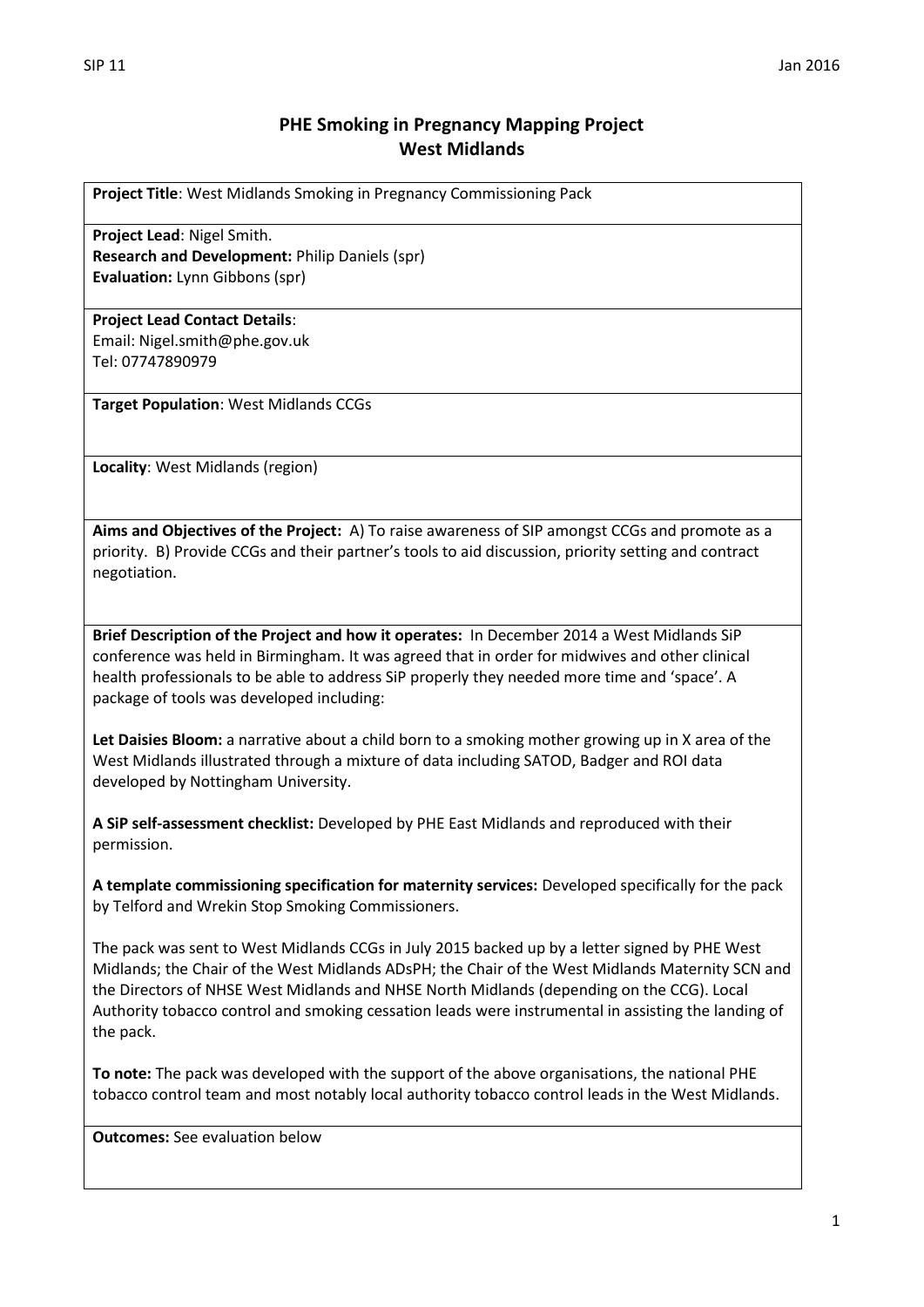**Relationship to current evidence base:** Linked to NICE PH26 amongst other evidence for stopping smoking pregnancy.

**Evaluation**: The evaluation hasn't yet been published but early results indicate a mixed reaction from those CCGs who did respond.

The self-assessment was very well received. It has been used or will be used (upcoming workshop) in discussions with partner organisations to develop action plans etc. It is being used in workshops and with co-commissioning CCGs,

The service spec was mentioned as a helpful resource, but has not been used - one CCG lead could not 'reinvent the wheel'.

Daisy's story was the least useful and most open to interpretation of use: one CCG found it slightly condescending to professionals; however another thinks it will be useful for non-professionals. There seems to be an issue in understanding the audience for this resource.

- The CCGs who responded have strong links with the LA Tobacco Control leads, although in some cases it looks like the TC leads are expected to lead on the work
- There was some concern about resource issues across the CCG, and their constraints regarding the inclusion of 'aspirational' elements of contracts (e.g. those that do not have financial concerns like CQUINs) and non-mandatory contracts
- Those still developing their future commissioning intentions seemed to be more likely to using the resources

Suggested improvements to resources:

- Practical information and advice on training of midwives competencies that should be achieved, accredited training available, refresher courses etc.
- Tips to CCGs for sharing information across region, especially regarding work with midwives

Possible next steps:

- Understanding the impact to SiP of LA budget cuts on smoking cessation, particularly in the CCG has been relying on the TC lead
- Continue/develop further support for TC leads in working with CCGs (particularly in light of some de-commissioning of smoking cessation services)
- Future feedback from TC leads on the use of the resources
- Suggestion from one CCG develop PH influence on commissioning of health visitors and early help, so SiP is part of integrated approach

At the end of January 2016, Arden Commissioning Support Unit are organising an event with their CCGs to use the pack to look at SiP and what needs to be done. The results of the event we hope will influence other areas.

In addition, other areas outside the West Midlands have contacted us asking to use the packs contents e.g. East of England.